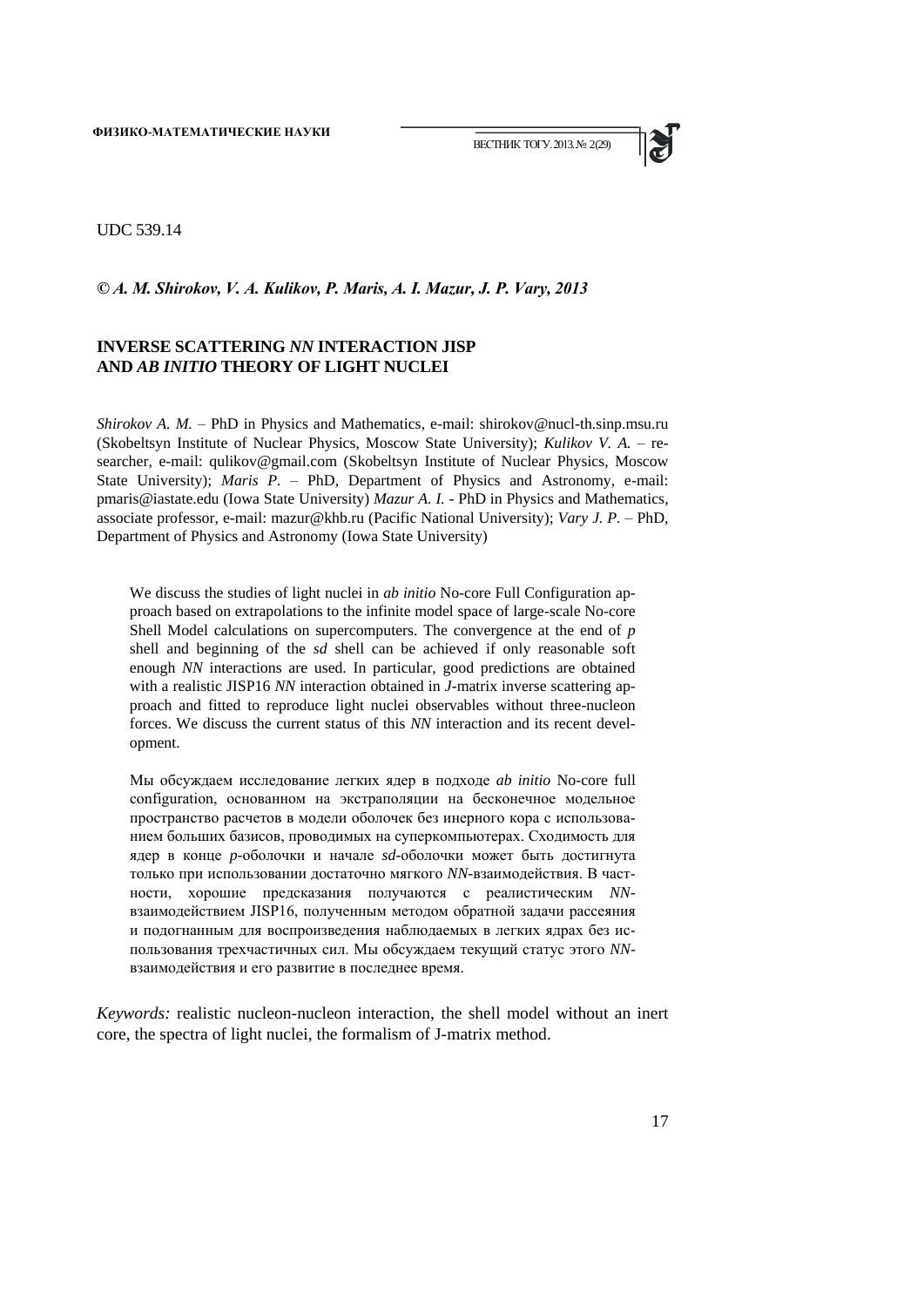Shirokov A. M., Kulikov V. A., Maris P., Mazur A. I., Vary J. P.

## **INTRODUCTION**

ВЕСТНИК ТОГУ. 2013№ 2(29)

One of the mainstreams of modern nuclear theory is an *ab initio* description of nuclei, i. e. model-free calculations of many-nucleon systems using supercomputers. A rapid development of *ab initio* methods for solving finite nuclei has opened a range of nuclear phenomena that can be evaluated to high precision using realistic nucleon-nucleon interactions. Nowadays, due to increased computing power and novel techniques, *ab initio* approaches like the No-core Shell Model (NCSM) [1], the Green's function Monte Carlo [2] and the Coupled-Cluster Theory [3] are able to reproduce properties of a large number of atomic nuclei with mass up to  $A = 16$ and can be extended for heavier nuclei. Recently a new *ab initio* method, the Nocore Full Configuration (NCFC) approach [4], was introduced. NCFC is based on extrapolation of the NCSM results in successive basis spaces to the infinite basis space limit. This makes it possible to obtain basis space independent predictions for binding energies and to evaluate their numerical uncertainties. We concentrate the discussion here on the NCFC approach and on some new results obtained with it. In particular, we discuss the predictions [5] for the binding energy and spectrum of the extreme proton-excess nucleus  $^{14}$ F confirmed by the first experimental observation of this isotope reported recently [6].

The *ab initio* methods require a reliable realistic strong interaction providing an accurate description of *NN* scattering data and high-quality predictions for binding energies, spectra and other observables in light nuclei. A number of mesonexchange potentials sometimes supplemented with phenomenological terms to achieve high accuracy in fitting *NN* data (CD-Bonn [7], Nijmegen [8], Argonne [9]) have been developed that should be used together with modern *NNN* forces (Urbana [10, 11], Illinois [12], Tucson–Melbourne [13–15]) to reproduce properties of many-body nuclear systems. On the other hand, one sees the emergence of realistic *NN* and *NNN* interactions with ties to QCD [16–19].

Three-nucleon forces require a significant increase of computational resources needed to diagonalize a many-body Hamiltonian matrix since the *NNN* interaction increases the number of non-zero matrix elements approximately by a factor of 30 in the case of *p* shell nuclei. As a result, one needs to restrict the basis space in many-body calculations when *NNN* forces are involved that makes the predictions less reliable. *Ab initio* many-body studies benefit from the use of recently developed purely two-nucleon interactions of INOY (Inside Nonlocal Outside Yukawa) [20, 21] and JISP (*J*-matrix Inverse Scattering Potential) [22–25] types fitted not only to the *NN* data but also to binding energies of  $A = 3$  and heavier nuclei. At the fundamental level, these *NN* interactions are supported by the work of Polyzou and Glöckle [26] who demonstrated that a realistic *NN* interaction is equivalent at the  $A = 3$  level to some  $NN + NNN$  interaction where the new *NN* force is related to the initial one through a phase-equivalent transformation (PET). It seems reasonable then to exploit this freedom and work to minimize the need for the explicit introduction of three- and higher-body forces. Endeavors along these lines have resulted in the design of INOY and JISP strong interaction models.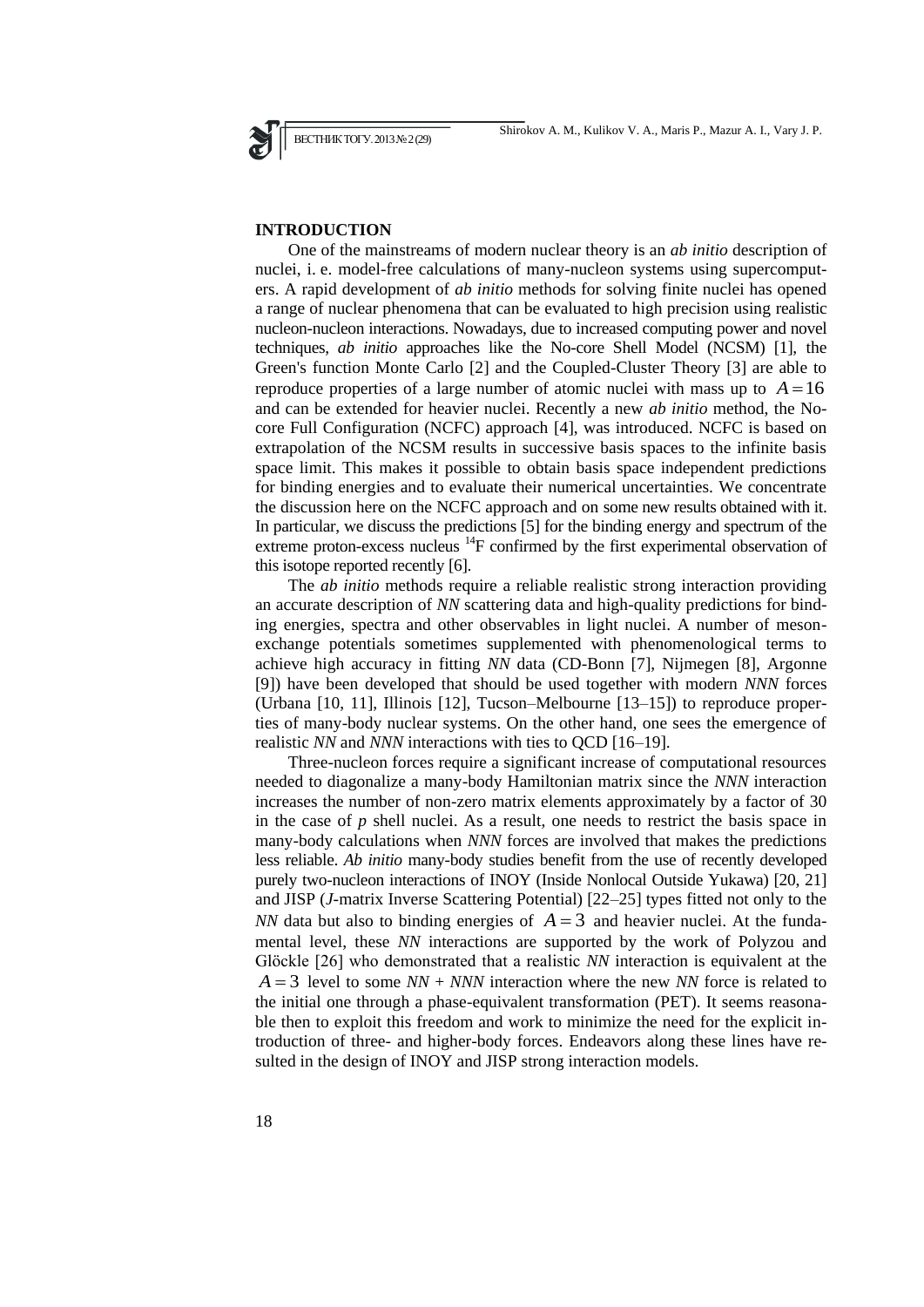

The JISP *NN* interaction provides a fast convergence of NCSM calculations, it is fitted in NCSM and NCFC studies to the properties of light nuclei and is developing together with the progress in these *ab initio* approaches. We discuss here the progress in developing of the JISP *NN* interaction in line with related progress of NCSM and NCFC studies of light nuclei.

### **JISP16** *NN* **INTERACTION AND NCFC APPROACH**

The *J*-matrix inverse scattering approach was suggested in Ref. [27]. It was further developed and used to design a high-quality JISP *NN* interaction in Ref. [22]. A nonlocal interaction obtained in this approach is in the form of a matrix in the oscillator basis in each of *NN* partial waves. To reproduce scattering data in a wider energy range, one needs to increase the size of the potential matrix and/or the  $\hbar$ W parameter of the oscillator basis. From the point of view of shell model applications, it is desirable however to reduce the size of potential matrices and to use  $\hbar$ W values in the range of few tens of MeV. A compromise solution is to use  $\hbar$ W = 40 MeV with  $N_{\text{max}} = 9$  truncation of potential matrices [22], i. e., the JISP *NN* interaction matrices include all relative *NN* motion oscillator states with excitation quanta  $N_{\text{max}}$  up to 8 or 9 depending on parity. In other words, we use potential matrices of the rank  $r = 5$  in S and  $p$  partial waves,  $r = 4$  matrices in  $d$  and  $f$  partial waves, etc.; in the case of coupled waves, the rank of the potential matrix is a sum of the respective ranks, e. g., the rank of the coupled  $\mathbf{S}$  wave matrix is  $r = 5$ + 4 = 9. The  $N_{\text{max}} = 9$  truncated JISP interaction with  $\hbar$ W = 40 MeV provides an excellent description of *NN* scattering data with  $\chi^2$ /datum = 1.03 for the 1992 *np* data base (2514 data), and 1.05 for the 1999 *np* data base (3058 data) [28].

PETs originating from unitary transformations of the oscillator basis proposed in Refs. [29, 30], give rise to ambiguity of the interaction obtained in the *J*-matrix inverse scattering approach. This ambiguity is eliminated at the first stage by postulating the simplest tridiagonal form of the *NN* interaction in uncoupled and quasitridiagonal form in coupled *NN* partial waves [22]. At the next stage, PETs are used to fit the JISP interaction to various nuclear properties. First of all, the *sd* component of the *NN* interaction is modified with the help of PETs to reproduce the deuteron quadrupole moment *Q* and rms radius without violating the excellent description of scattering data. It is worth noting here that the deuteron binding energy *E<sup>d</sup>* and asymptotic normalization constants are used as an input in the inverse scattering approach and are not affected by PETs.

After that we employ PETs in other *NN* partial waves attempting to improve the description of binding energies and spectra of light nuclei in NCSM calculations. Following this *ab exitu* route, the JISP6 *NN* interaction fitted to properties of nuclei with masses  $A \le 6$ , was proposed in Refs. [23, 24]. It was found out later that JISP6 strongly overbinds nuclei with  $A \geq 10$ . Therefore a new fit of PET parameters was performed that resulted in the JISP16 *NN* interaction [25, 31] fitted to nuclei with masses up through  $A \leq 16$ .

The JISP16 *NN* interaction provides a good description of binding energies, spectra and other properties of *s* and *p* shell nuclei. It was used in a number of pa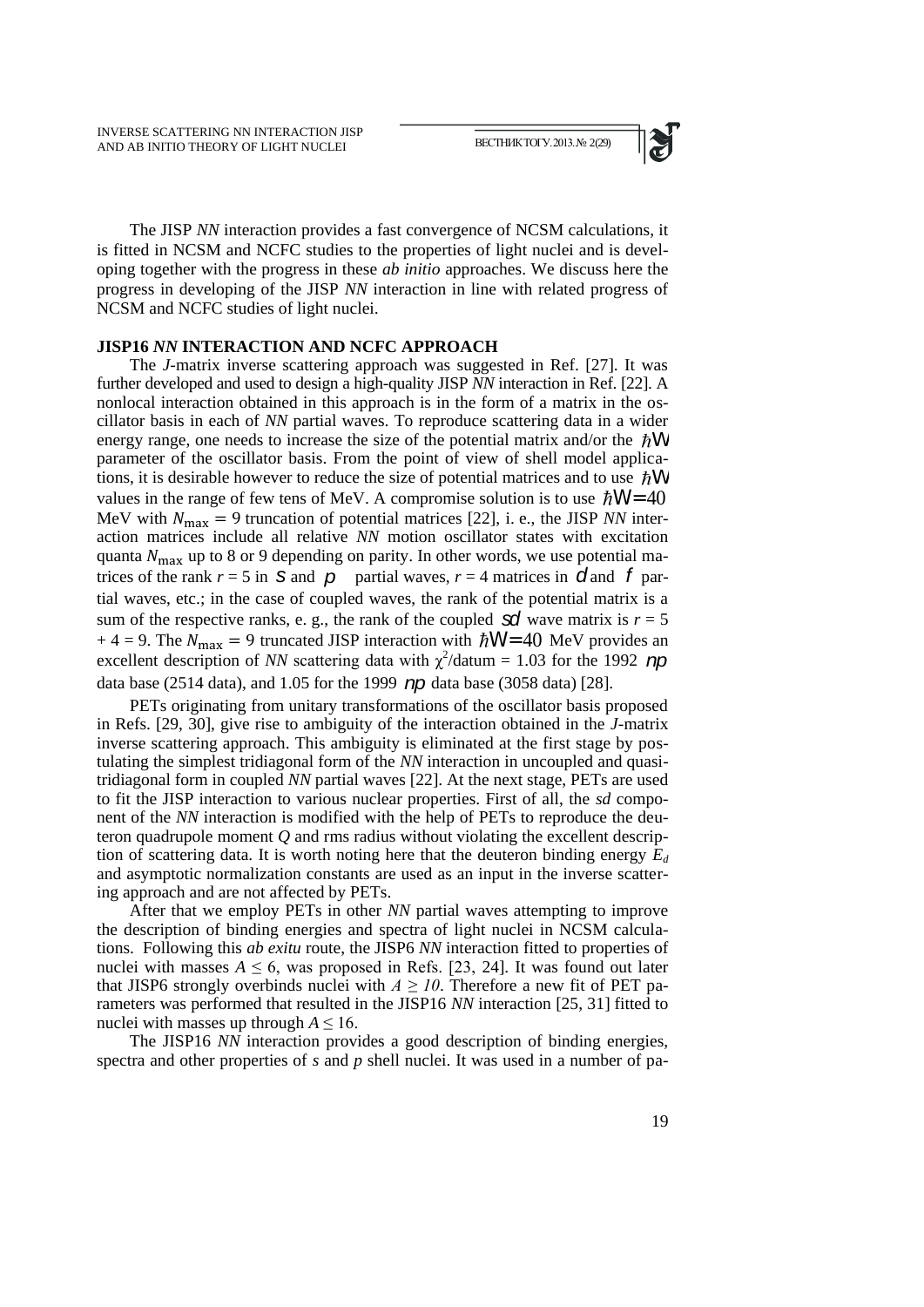pers of various groups [4, 5, 25, 32–44] and was shown to be one of the best if not the best as compared to other modern models of the realistic strong interaction from the point of view of description of observables in light nuclei. It is worth noting that JISP16 provides better convergence of *ab initio* calculations than other realistic *NN* interactions and avoids the need to use three-nucleon forces. As a result, the JISP16 predictions for light nuclei are more reliable than that of other realistic models of *NN* interactions. With modern supercomputer facilities, we can obtain converged or nearly converged energies of nuclei with mass  $A \leq 6$ . For calculations of heavier nuclear systems, we proposed recently a NCFC approach [4].

It was found [4] that binding energies of many light nuclei represent an exponential convergence pattern in the excitation oscillator quanta  $N_{\text{max}}$  characterizing the basis space of the NCSM. Therefore, we fit the set of ground state energies obtained with each fixed  $\hbar$ W value using the relation

$$
E_{gs}(N_{max}) = \alpha exp(-cN_{max}) + E_{gs}(\infty)
$$
 (1)

where fitting parameters *a* and *c* depend on the  $\hbar$ W value and  $E_{gs}(\infty)$  is the extrapolated ground state energy in the infinite basis space. The exponential convergence patterns and fits by Eq. (1) are illustrated by Fig. 1. Within the NCFC approach, we use two extrapolation methods: a global extrapolation based on the results obtained in four successive basis spaces with five  $\hbar \hat{W}$  values from a 10 MeV interval (extrapolation A); and extrapolation B based on the results obtained at various fixed  $\hat{W}$  values in three successive basis spaces and defining the most reliable  $\hbar W$ value for the extrapolation. These extrapolations provide consistent results and were carefully tested in a number of light nuclei where a complete convergence can be achieved [4].



*Fig. 1.* Ground state energies of <sup>4</sup>He obtained with different  $N_{\text{max}}$  and  $\hbar$ W values. Each set of points at fixed *ħ*Ω is fitted by Eq. (1) (solid curves). Horizontal line shows the experimental binding energy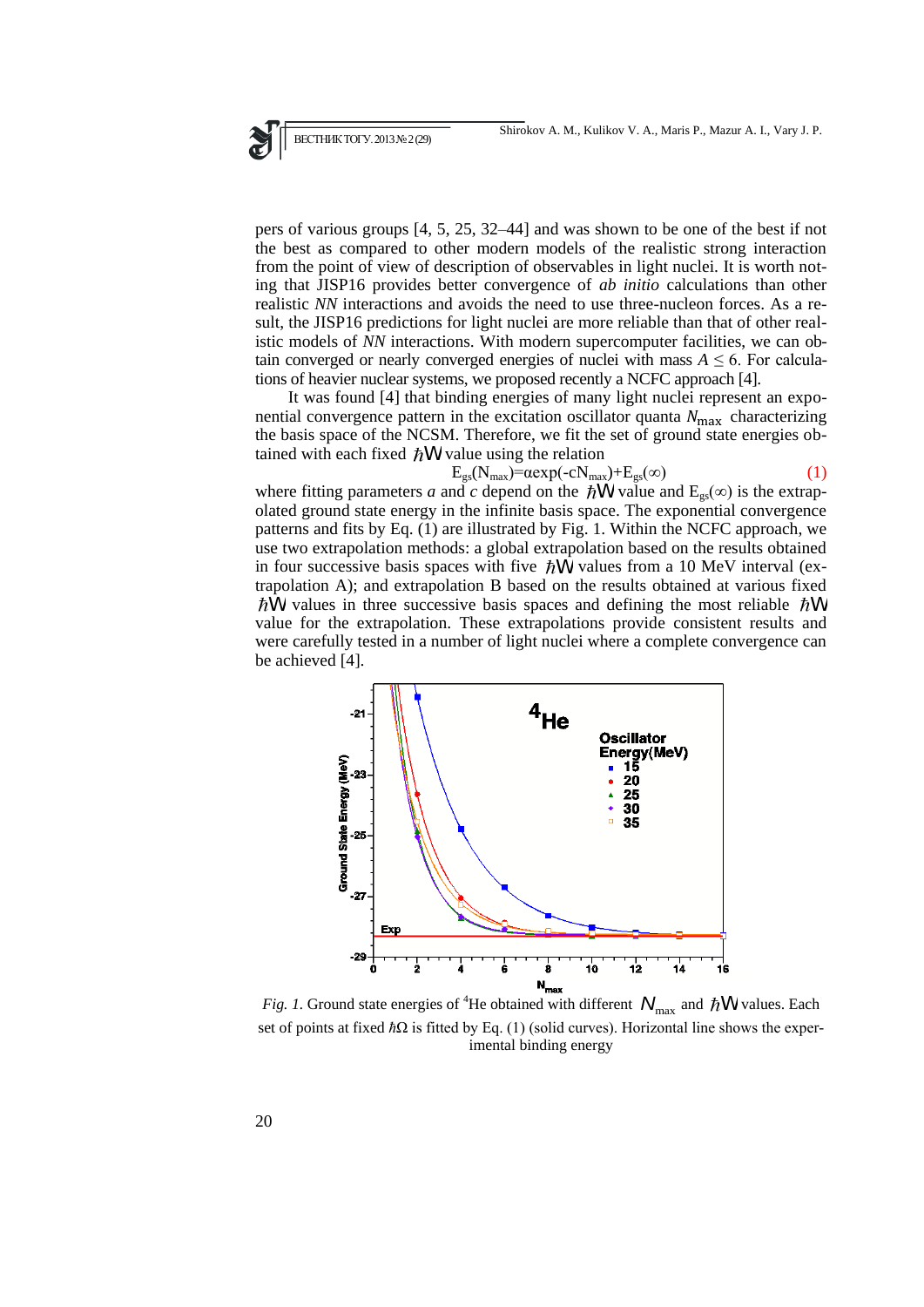

An exciting recent result obtained with JISP16 *NN* interaction and NCFC method, is an *ab initio* prediction [5] of properties of the exotic extreme protonexcess nucleus <sup>14</sup>F. The first experimental results regarding this isotope became available recently from Cyclotron Institute at Texas A&M University [6]. The largest calculations were performed in the  $N_{\text{max}}\hbar\Omega$  basis space with  $N_{\text{max}} = 8$  which for this nucleus contains 1 990 061 078 basis states with natural parity (negative). The determination of the lowest ten to fifteen eigenstates of the sparse Hamiltonian matrix, for each oscillator parameter  $\hbar$ W, requires 2 to 3 hours on 30 504 quadcore compute nodes at the Jaguar supercomputer at ORNL.

We present in Table 1 the results of NCFC calculations [5] of the  $^{14}$ F ground state energy. Combining the extrapolations A and B predictions suggests a binding energy of  $72 \pm 4$  MeV for <sup>14</sup>F nicely confirmed by a later experiment [6] where a value of 74.00 MeV was reported. We performed similar calculations for the mirror nucleus <sup>14</sup>B with a known binding energy of 85.423 MeV [45]. This value agrees with our prediction from combination of extrapolations A and B of  $86 \pm 4$  MeV. We also performed NCFC calculations of the neighboring nucleus  $^{13}$ O using basis spaces up to  $N_{\text{max}} = 8$ . The calculated binding energy of  $77 \pm 3$  MeV also agrees with the experimental value of 75.556 MeV [45].

*Table 1*

NCFC predictions for the ground state energies (in MeV) of  $^{13}O$ ,  $^{14}B$  and  $^{14}F$  based on NCSM calculations with JISP16 in up to  $N$  max = 8 basis spaces [5]. Estimates of the accuracy of the extrapolations are shown in parentheses. Experimental data for  $^{13}O$  and  $^{14}B$ are taken from Ref. [45] and from Ref. [6] for  $^{14}$ F.

| <b>Nucleus</b> | Extrapolation A | Extrapolation B | Experiment |
|----------------|-----------------|-----------------|------------|
| $\mathfrak{g}$ | $-75.7(2.2)$    | $-77.6(3.0)$    | $-75.556$  |
| $^{14}R$       | $-84.4(3.2)$    | $-86.6(3.8)$    | $-85.423$  |
| $^{14}$ E      | $-70.9(3.6)$    | $-73.1(3.7)$    | $-74.00$   |

We note that a good description of both  $^{14}$ F and  $^{13}$ O in the same approach is important to ensure consistency of the theory and experiment in which  $^{14}$ F was produced in the  $^{13}O + \rho$  reaction. In this respect it is interesting to note that although the energies of the extrapolations A and B differ by about 2 MeV, the differences between the ground state energies of these three nuclei are almost independent of the extrapolation method. The numerical uncertainty in these differences is unclear, but expected to be significantly smaller than the uncertainty in the total energies.

In calculations of the  $^{14}$ F excitation spectrum [5], we performed independent separate extrapolation fits for total energies of all states. The differences between the extrapolated total energies and the ground state energy is our prediction for the excitation energies. This approach was carefully tested in Ref. [5] in calculations of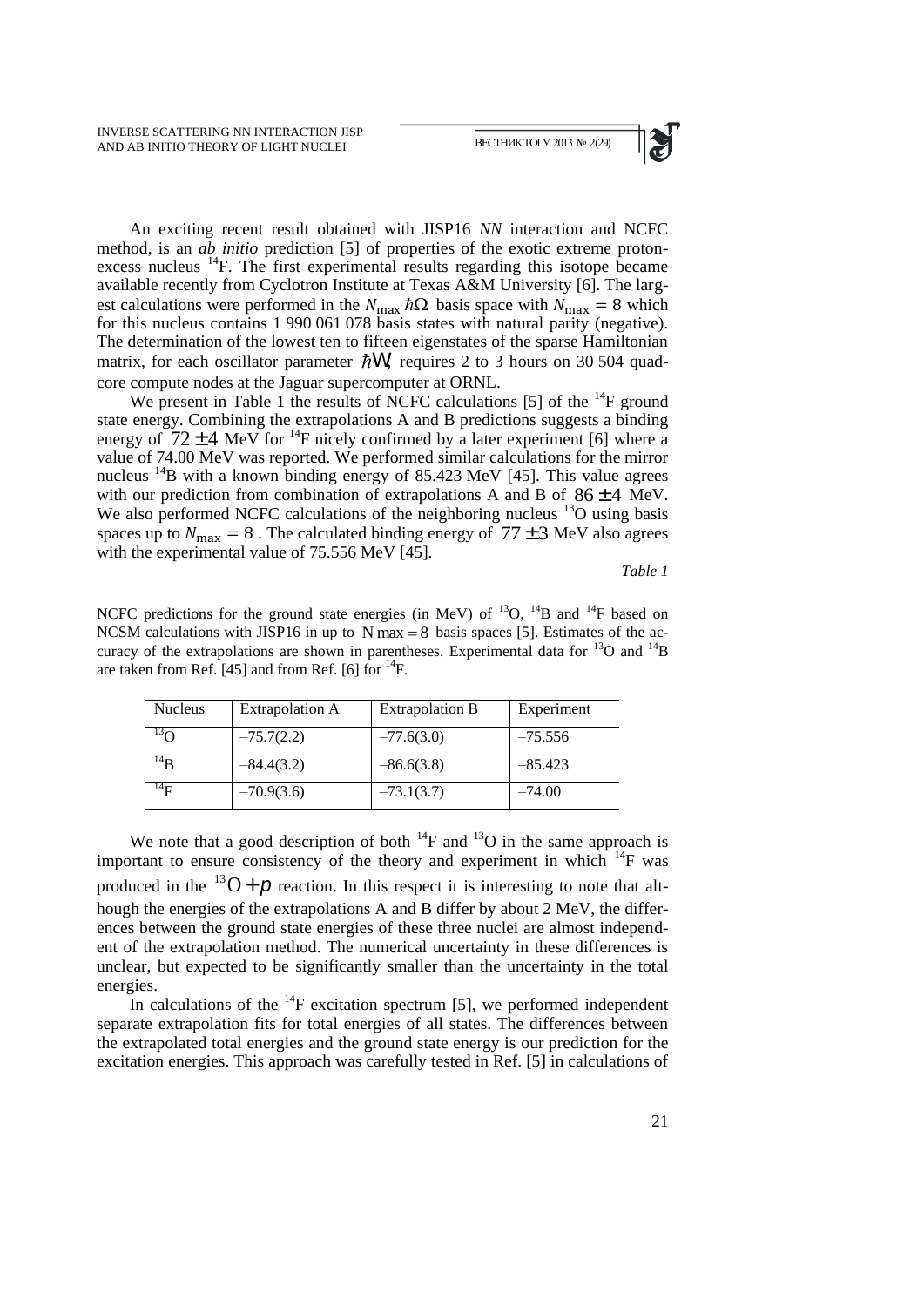the <sup>6</sup>Li spectrum where a good convergence can be achieved. Evaluated uncertainties of extrapolated total energies of excited states are of the same order as that of the ground state; nevertheless, as discussed above, we expect the uncertainties of energy differences, i. e., of excitation energies, to be significantly smaller. The obtained spectrum is rather dense and includes many states, however, we expect the five lowest excited states only to have small enough widths (see Ref. [5] for a detailed discussion).



*Fig. 2.* The <sup>14</sup>F spectrum: shell model calculations with WPB and MK interactions [6] and our predictions [5] (NCFC) in comparison with experimental data reported in Ref. [6] (experiment) and that of the mirror  $^{14}$ B nucleus [45]

Several excited states in  ${}^{14}F$  were observed experimentally [6]. They are compared with our predictions [5] in Fig. 2. The experiment [6] is seen to confirm our predictions for the  $^{14}$ F spectrum [5] obtained before the first observation of this nucleus. These results provide a strong support to our *ab initio* approach based on NCSM calculations, NCFC extrapolations and the use of realistic JISP16 *NN* interaction. The *ab initio* results are seen from Fig. 2 to reproduce the experiment much better than conventional shell model calculations with an inert core and phenomenological effective interactions WPB and MK.

We present here spectra of excited states of several nuclei calculated in the NCFC approach. They are compared with ones observed experimentally in Fig. 3. We have chosen only narrow states with width less then 300 keV with minimal isospin for a given nucleus. However, in case of  ${}^{7}$ Li we show both 5/2<sup>-</sup> excited states though the width of one of them is 880 keV. On the other hand, in case of  $^{10}$ B we obtained in calculations only two 1<sup>+</sup> states while there are three such states known experimentally. It is seen that in most cases the calculated with JISP16 interaction excited levels lie slightly above the experimental ones. The ordering of theoretical levels is correct in most cases.

We note that the NCFC calculation of some states can be a complicated non-trivial problem. We illustrate this by calculation of the first and second excited states in  $^{10}$ B. These states are known experimentally to be 1<sup>+</sup> states, the ground state in  $^{10}B$  is a 3<sup>+</sup> state. It is conventionally believed that the spin of the <sup>10</sup>B ground state cannot be reproduced without *NNN* forces.

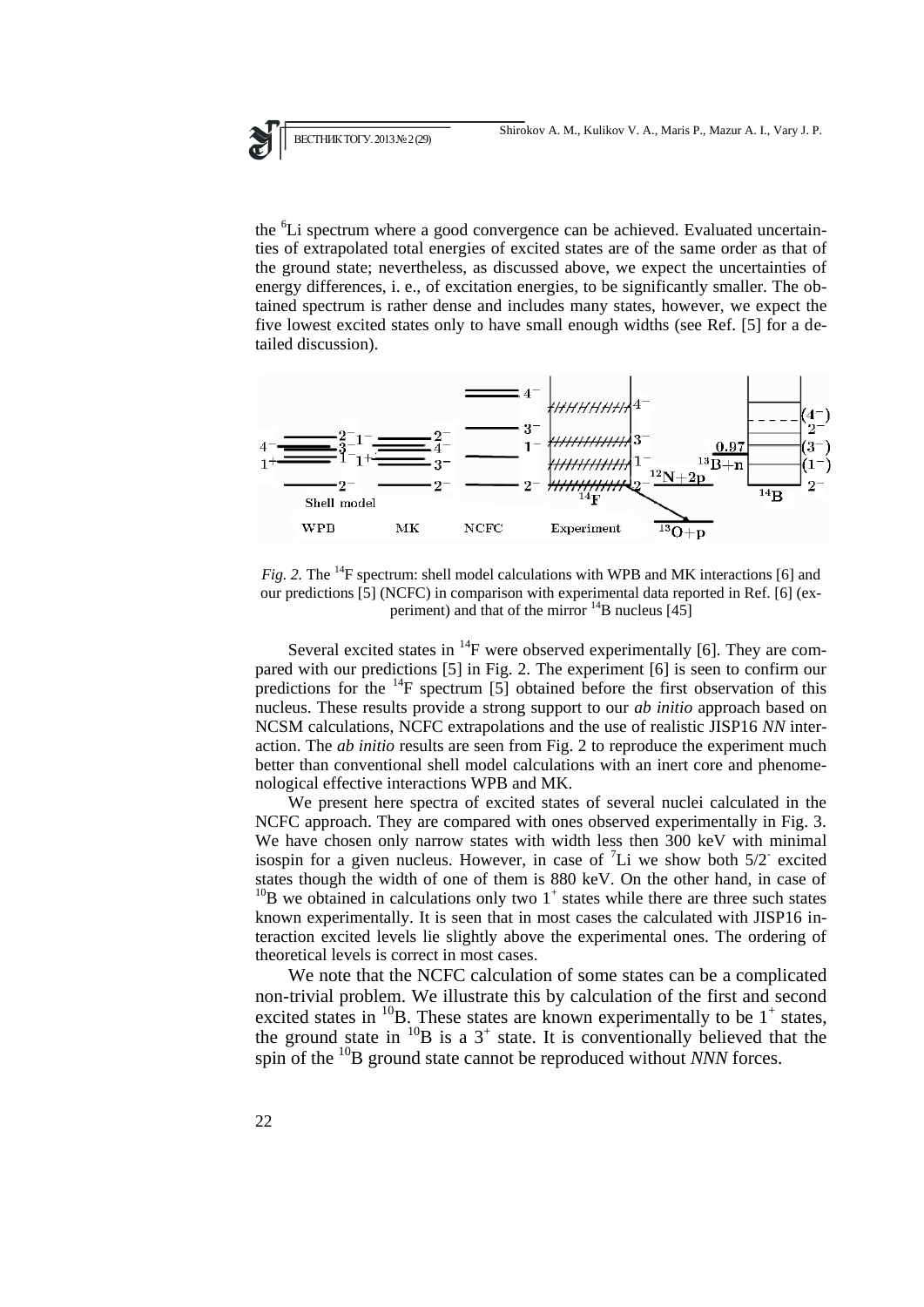

However, a purely two-nucleon interaction JISP16 is able to reproduce correctly the ground state spin in  $^{10}B$ , but this requires an accurate treatment of  $1^+$ states.



*Fig. 3.* Energy spectra of few *p* shell nuclei obtained with JISP16. i.l.a. means initial level assignment (see text for details)



*Fig. 4.* NCSM calculations and extrapolation B results for first two  $1^+$  states in <sup>10</sup>B with the level assignment based on dynamics of the occupation probabilities of lowest single-particle states (initial level assignment). Arrows indicate the most reliable  $\hbar$ W values for the extrapolation B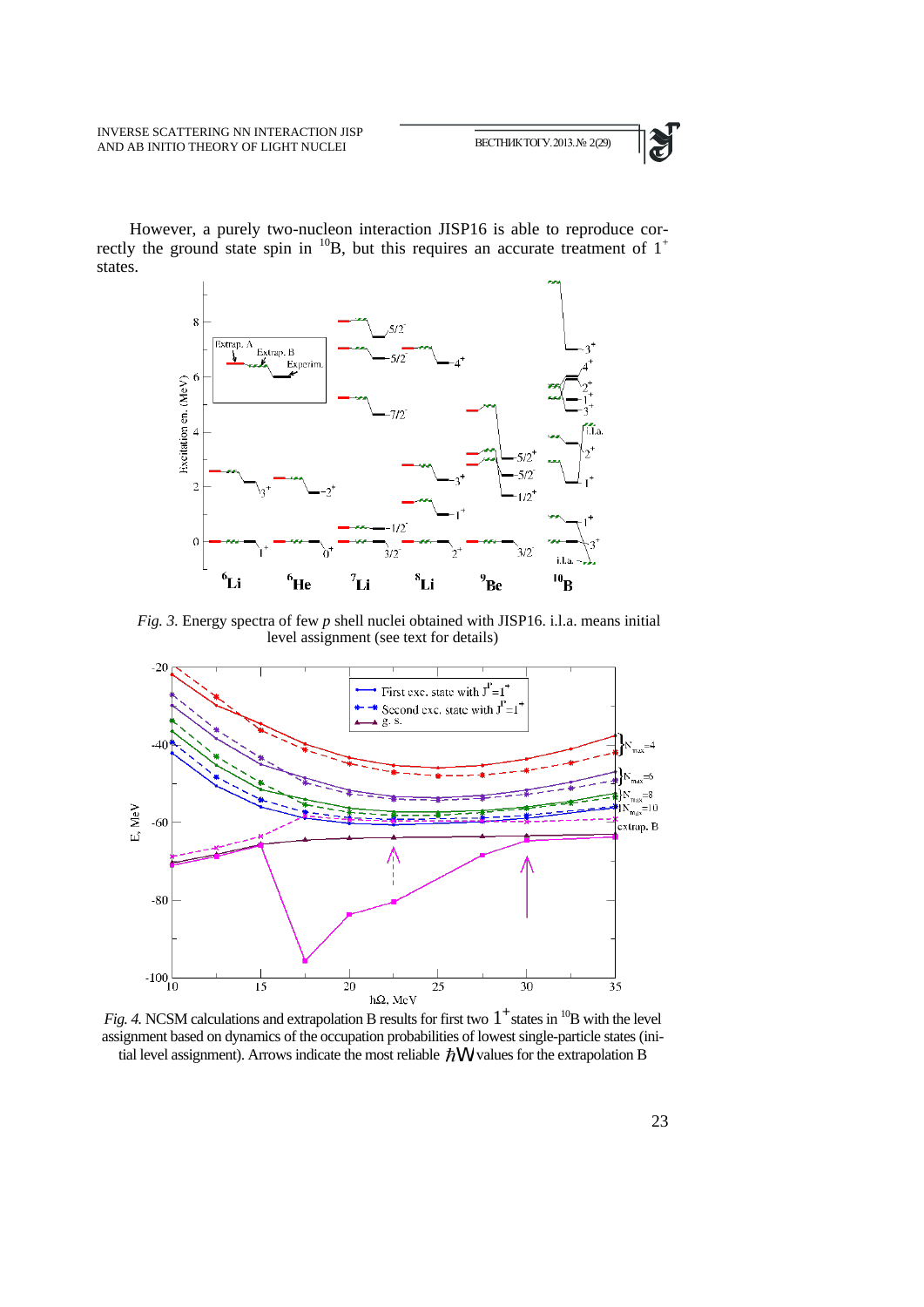These  $1^+$  states are very close in energy and in the NCSM calculations we see the crossing of these states as functions of  $\hbar\Omega$  (see Fig. 4). For the NCSM extrapolation we need to pick up a given state with this or that  $\hbar\Omega$  value for a set of results obtained with different  $N_{\text{max}}$  values. Therefore we need a careful assignment for each state. State assignment shown in Fig. 4 was performed according to the dynamics of the occupation probabilities of lowest single-particle states. As a result, the NCSM extrapolated energies demonstrate a non-monotonic behavior with pronounced jumps (see Fig. 4).



 $Fig. 5.$  The same as Fig. 4 but for the  $1^+$  level assignment based on rms radii and quadrupole moments (alternative level assignment)

In Fig. 5 we show an alternative level assignment of these states based on rms radii and quadrupole moments of these states. With this prescription, the level crossings for  $N_{\text{max}} = 6$  and 8 shift to higher  $\hbar$ W values (dotted lines in Fig. 5 demonstrate the crossings obtained with the initial level assignment of Fig. 4). As a result, the behavior of the NCSM extrapolated energies of these states become smother and more stable. The non-smooth behavior is seen only around  $W = 30$  MeV. Note, the  $N_{\text{max}} = 8$  results obtained with  $\hbar W = 30$  MeV for these levels are very close in energy and the levels are essentially mixed in this case. The most reliable  $\hbar$ W values for the extrapolation B (shown by arrows in Fig. 5) should be picked up from the interval of flat  $\hbar$ W-dependence of extrapolated energies.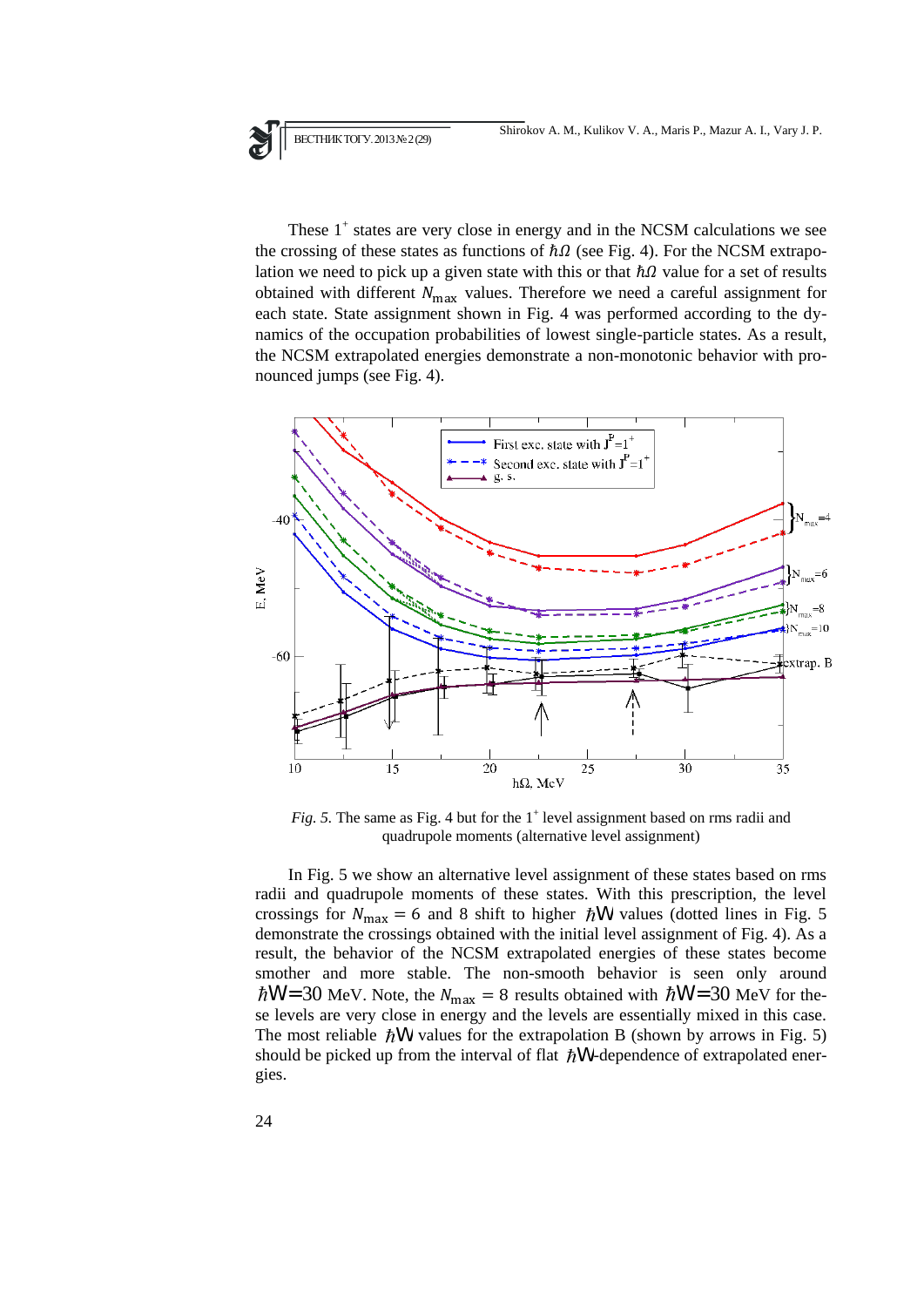

In Fig. 3 we present the  $^{10}B$  results obtained with  $1^+$  level assignment of Fig. 5; the position of  $1^+$  states obtained with the initial level assignment of Fig. 4 are labeled with i.l.a. in Fig. 3. It is seen that the inaccurate initial  $1^+$  level assignment results in incorrect spin of the <sup>10</sup>B ground state. However, with the more accurate  $1^+$  level assignment we obtain the  $10^{\circ}B$  ground state with the correct spin. The spectrum of <sup>10</sup>B is reasonably well reproduced in the NCFC approach with JISP16 *NN* interaction.

### **REFINED JISP16<sup>2010</sup> INTERACTION**

The new NCFC approach provides much more reliable *ab initio* predictions for bindings than an earlier pure NCSM approach. The NCFC extrapolation technique revealed some drawbacks of the JISP16 *NN* interaction that was fitted to nuclear observables before this technique was developed. In particular, it was found that the JISP16 interaction overbinds essentially nuclei with mass *A>=14* and *N≈Z.*

These deficiencies of the *NN* interaction can be addressed by a new fit in the NCFC calculations of the PET parameters defining JISP interaction. We refer to as JISP16<sup>2010</sup> the revised *NN* interaction obtained in this fit. The JISP16 and JISP16<sup>2010</sup> describe *NN* scattering data with the same accuracy; the same PET defines both these interactions in the *sd* partial wave, hence they predict the same deuteron properties. However PET parameters in other *NN* partial waves differ between JISP16<sup>2010</sup> and JISP16. We note also that JISP16 was defined only in the *NN* partial waves with momenta  $J \leq -4$  while the JISP16<sub>2010</sub> is extended to all  $J \leq -8$ .

We compare binding energies of some nuclei obtained with JISP16 and  $JISP16_{2010}$  interactions in Table 2. It is seen that the new interaction essentially improves the description of the  $p$  shell nuclei. In particular, JISP16<sub>2010</sub> provides nearly exact binding energies of nuclei with  $10 \leq A \leq 16$  and only slightly underbinds some of lighter nuclei listed in Table 2.

We plan to explore the properties of the refined realistic nonlocal *NN* interaction JISP1 $6_{2010}$  in systematic large-scale calculations of other light nuclei including the ones with  $A > 16$  and away from  $N \sim Z$  and to carefully study its predictions not only for the binding energies but also for the spectra, electromagnetic transitions and other observables. Our plan is also to tune the interaction to the description of phenomenological nuclear matter properties.

*Table 2* 

Binding energies (in MeV) of some nuclei obtained with JISP16 and JISP16<sup>2010</sup> *NN* interactions in the NCFC approach and uncertainties of extrapolations; the  $N_{\text{max}}$  columns show the largest NCSM basis space used for the extrapolations.

|             |                  | JISP <sub>16</sub> |                                   |               | $JISP16_{2010}$   |                            |               |
|-------------|------------------|--------------------|-----------------------------------|---------------|-------------------|----------------------------|---------------|
|             | Nucleus Experim. | Extrap. A          | Extrap. B                         | $N_{\rm max}$ | Extrap. A         | Extrap. B                  | $N_{\rm max}$ |
| ${}^{3}H$   | 8.482            |                    | $8.369\pm0.001$ $8.3695\pm0.0025$ | 18            | $8.369 \pm 0.010$ | $8.367_{-0.007}^{+0.012}$  | 14            |
| ${}^{3}$ He | 7.718            | $7.665 \pm 0.001$  | $7.668 \pm 0.001$                 | 18            | $7.664\pm0.011$   | $7.663\pm0.008$            | 14            |
| $4$ He      |                  |                    | 28.296 28.299±0.001 28.299±0.001  | 18            | 28.294±0.002      | $28.294_{-0.001}^{+0.002}$ | 14            |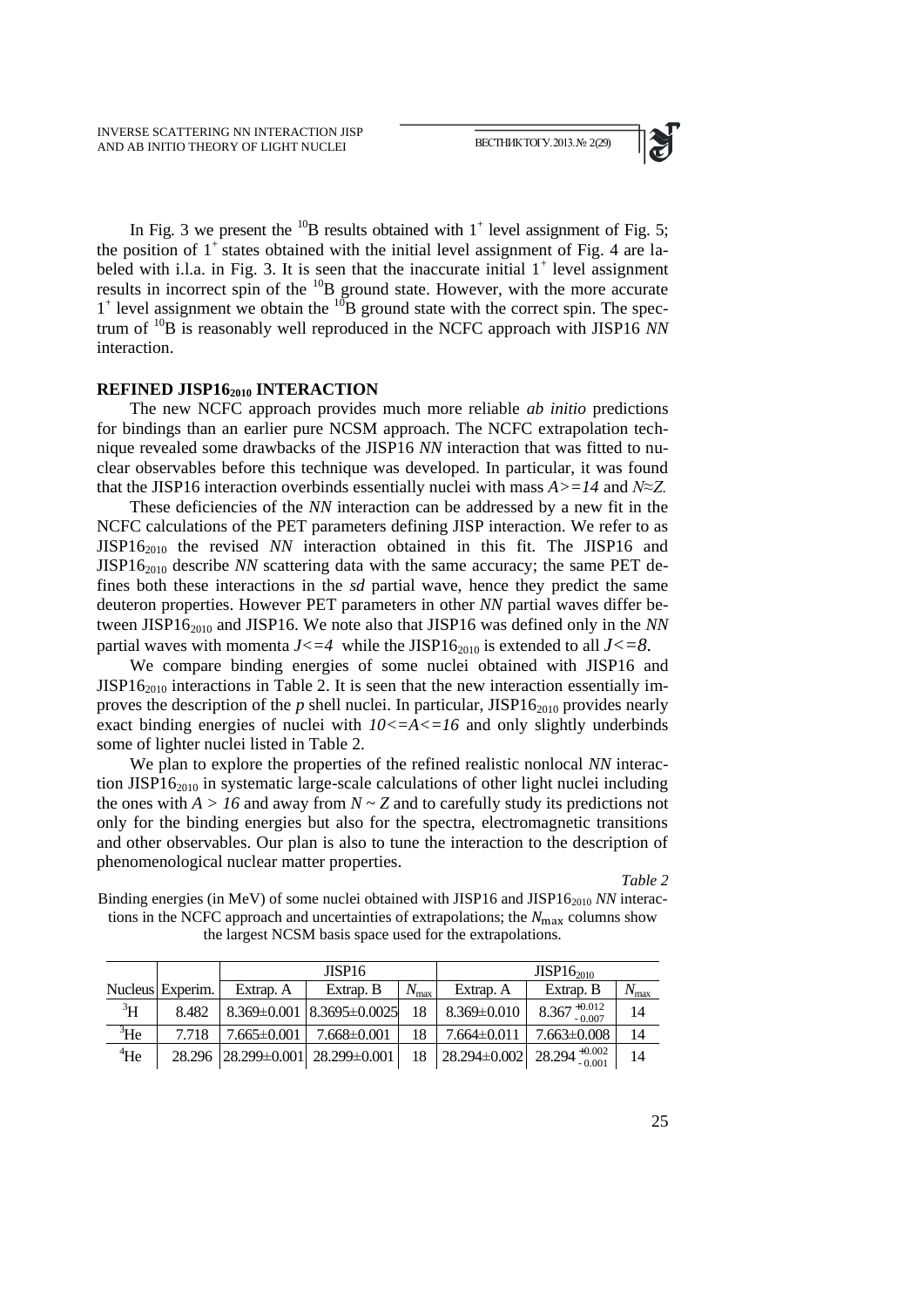|                            |         |                 |                  | Table continued |                  |                         |    |
|----------------------------|---------|-----------------|------------------|-----------------|------------------|-------------------------|----|
| ${}^{8}$ He                | 31.408  | $29.69\pm0.69$  | $29.29 \pm 0.96$ | 10              | $30.30 \pm 0.46$ | $29.99_{-1.06}^{+1.31}$ | 10 |
| $\mathfrak{g}_{\text{Li}}$ | 31.995  | $31.47\pm0.09$  | $31.48\pm0.03$   | 16              | $31.33\pm0.16$   | $31.34\pm0.07$          | 14 |
| $^{10}B$                   | 64.751  | $63.1 \pm 1.2$  | $63.7 \pm 1.1$   | 8               | $62.6 \pm 1.4$   | $63.4 \pm 1.5$          | 8  |
| ${}^{12}C$                 | 92.162  | $93.9 \pm 1.1$  | $95.1 \pm 2.7$   | 8               | $91.1 \pm 1.3$   | $92.3 \pm 2.9$          | 8  |
| $^{14}$ C                  | 105.284 | $112.1 \pm 2.1$ | $114.3 \pm 6.0$  | 8               | $102.5 \pm 1.6$  | $104.8 \pm 3.6$         | 8  |
| $^{14}$ N                  | 104.659 | $114.2 \pm 1.9$ | $115.8 \pm 5.5$  | 8               | $102.7 \pm 1.5$  | $104.7 \pm 3.1$         | 8  |
| $^{16}$ O                  | 127.619 | $143.5 \pm 1.0$ | $150 \pm 14$     | 8               | $126.7 \pm 3.1$  | $129.6 \pm 6.1$         | 8  |

An additional possibility for further improvement of the JISP-type *NN* interaction provides DET-PET, a new type of phase-equivalent transformations suggested recently [46, 47]. Contrary to conventional PETs resulting in modification of bound state and scattering wave functions, DET-PET guarantees that the transformed interaction generates not only the same scattering phase shifts and two-body binding energy (or, more generally, bound state energies) but also the same bound state (deuteron) wave function as the initial untransformed interaction. Clearly, DET-PET has the advantage of preserving the deuteron ground-state observables. The DET-PET theory can be easily reformulated to preserve scattering wave functions at a given energy instead of the bound state wave function. On the other hand, DET-PET, as well as any PET, modifies a two-body interaction off-shell, and hence manifests itself in many-body systems. It would be interesting to utilize DET-PET preserving *NN* correlations of the initial realistic *NN* interaction in modifications of this interaction aimed to fit the description of light nuclei.

This work was supported in part by the Ministry of Education and Science of the Russian Federation through the contract 14.V37.21.1297, by the Russian Foundation of Basic Research and by US DOE Grants DE-FC02-09ER41582 and DE-FG02-87ER40371. Computational resources were provided by DOE (supercomputer HOPPER) through the National Energy Research Scientific Computing Center (NERSC) and by Moscow State University (supercomputer Lomonosov).

#### **References**

1. *P. Navrátil, J. P. Vary, B. R. Barrett.* Phys. Rev. Lett. 84 (2000) 5728; Phys. Rev. C62 (2000) 054311.

2. *S. Pieper, R. B.* Wiringa. Annu. Rev. Nucl. Part. Sci. 51 (2001) 53.

3. *K. Kowalski, D. J. Dean, M. Hjorth-Jensen, T. Papenbrock, P. Piecuch.* Phys. Rev. Lett. 92 (2004) 132501*.* 

4. *P. Maris, J. P. Vary, A. M. Shirokov*. Phys. Rev. C79 (2009) 014308.

5. *P. Maris, A. M. Shirokov, J. P. Vary*. Phys. Rev. C81 (2010) 021301(R).

6. *V. Z. Goldberg, B. T. Roeder, G. V. Rogachev, G. G. Chubarian, E. D. Johnson, C. Fu, A. A. Alharbi, M. L. Avila, A. Banu, M. McCleskey, J. P. Mitchell, E. Simmons, G. Tabacaru, L. Trache, R. E. Tribble.* Phys. Lett. B692 (2010) 307.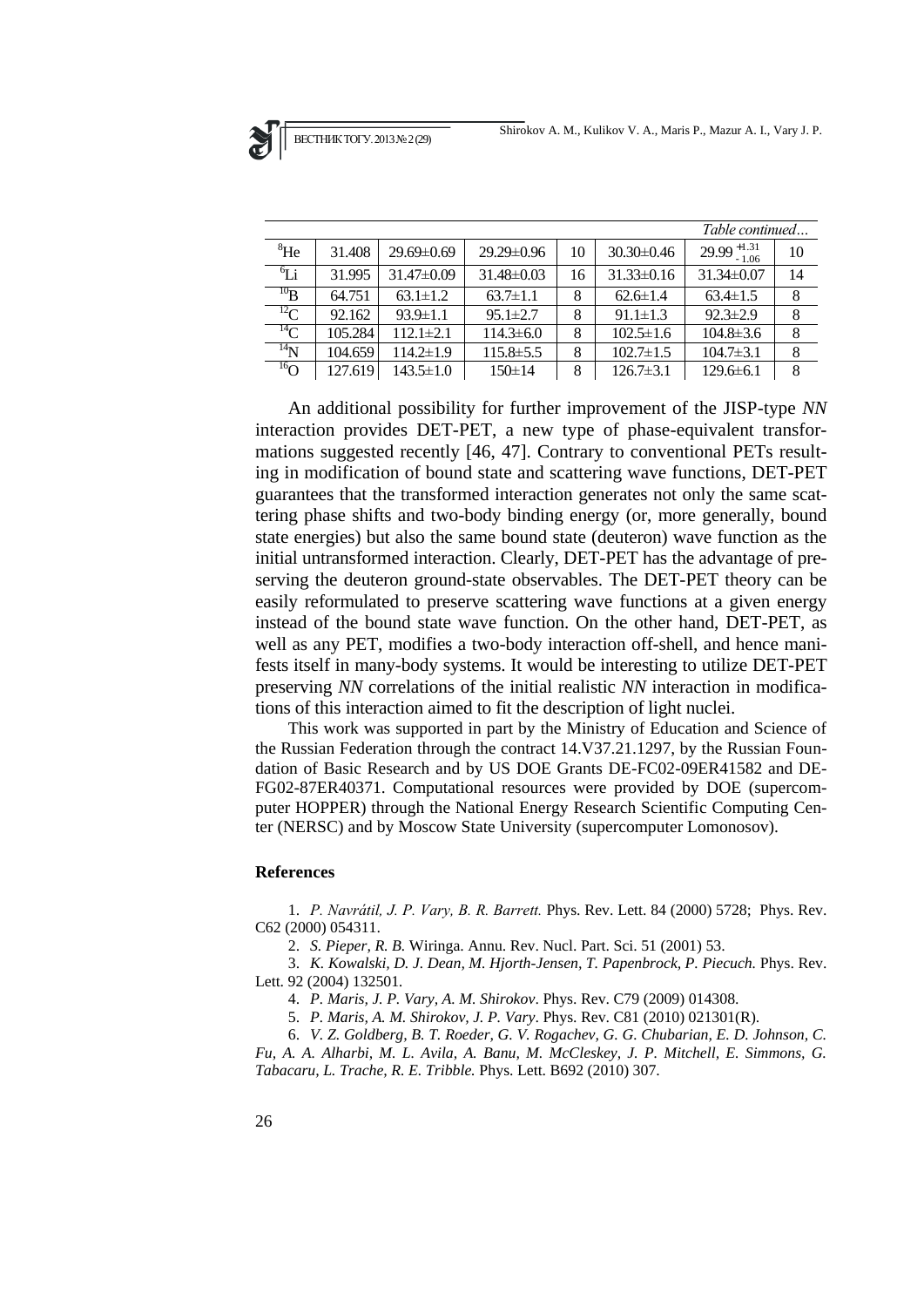

7. *R. Machleidt.* Phys. Rev. C63 (2001) 024001.

8. *V. G. J. Stoks, R. A. M. Klomp, C.P.F. Terheggen, J. J. de Swart.* Phys. Rev. C49. (1994) 2950.

9. *R. B. Wiringa, V. G. J. Stoks, R. Schiavilla.* Phys. Rev. C51 (1995) 38*.*

10. *J. Carlson, V. R. Pandharipande, R. B. Wiringa.* Nucl. Phys. A401 (1983) 59.

11. *B. S. Pudliner, V. R. Pandharipande, J. Carlson, S. C. Pieper, R. B. Wiringa.* Phys. Rev. C56 (1997) 1720.

12. *S. C. Pieper, Pandharipande V. R., Wiringa R. B., Carlson J.* // Phys. Rev. C. 2001. V. 64. 014001.

13. *S. A. Coon, M. D. Scadron, P. C. McNamee, B. R. Barrett, D. W. E. Blatt, B. H. J. McKellar.* Nucl. Phys. A317 (1979) 242.

14. *J. L. Friar, D. Hüber, U. van Kolck.* Phys. Rev. C59 (1999) 53.

15. *D. Hüber, J. L. Friar, A. Nogga, H. Witala, U. van Kolck.* Few-Body Syst. 30 (2001) 95.

16. *P. F. Bedaque, H.-W. Hammer, U. van Kolck.* Phys. Rev. Lett. 82 (1999) 463.

17. *E. Epelbaum, A. Nogga, W. Glöckle, H. Kamada, Ulf-G. Meißner, H. Witala.* Phys. Rev. C66 (2002) 064001.

18. *D. R. Entem, R. Machleidt. Phys. Lett. B524 ( 2002) 93*; Phys. Rev. C68 (2003) 041001(R).

19. *P. Navrátil, V. G. Gueorguiev, J. P. Vary, A. Nogga, W. E. Ormand.* Phys. Rev. Lett. 99 (2007) 042501.

20. *P. Doleschall.* Phys. Rev. C69 (2004) 054001.

21. *P. Doleschall, I. Borbély, Z. Papp, W. Plessas.* Phys. Rev. C67 (2003) 064005.

22. *A. M. Shirokov, A. I. Mazur, S. A. Zaytsev, J. P. Vary, T. A. Weber.* Phys. Rev. C70 (2004) 044005.

23. *A. M. Shirokov, J. P. Vary, A. I. Mazur, S. A. Zaytsev, T. A. Weber.* Phys. Lett. B621 (2005) 96.

24. *A. M. Shirokov, J. P. Vary, A. I. Mazur, S. A. Zaytsev, T. A. Weber.* J. Phys. G31 (2005) S1283.

25. *A. M. Shirokov, J. P. Vary, A. I. Mazur, T. A. Weber.* Phys. Lett. B644 (2007) 33.

26. *W. N. Polyzou, W. Glöckle.* Few-Body Syst. 9 (1990) 97.

27. *S. A. Zaytsev.* Theor. Math. Phys. 115 (1998) P. 575.

28. *R. Machleidt.* Private communication (2006).

29. *Yu. A. Lurie, A. M. Shirokov.* Bull. Rus. Acad. Sci., Phys. Ser. 61 (1997) 1665.

30. *Yu. A. Lurie, A. M. Shirokov.* Ann. Phys. (N.Y.) 312 (2004) 284.

31. *A Fortran* code generating the JISP16 interaction matrix elements is available at [http://nuclear.physics.iastate.edu.](http://nuclear.physics.iastate.edu/)

32. *N. Barnea, W. Leidemann, G. Orlandini.* Phys. Rev. C74 (2006) 034003.

33. *W. Leidemann.* Nucl. Phys. A790 (2007) 24.

34. *G. Orlandini, S. Bacca, N. Barnea, W. Leidemann.* Nucl. Phys. A790 (2007) 368.

35. *I. Šlaus.* Nucl. Phys. A790 (2007) 199.

36. *A. M. Shirokov, J. P. Vary, A. I. Mazur, T. A. Weber.* Yad. Fiz. 71 (2008) 1260 [Phys. At. Nucl. 71 (2008) 1232].

37. *A. M. Shirokov, J. P. Vary, P. Maris.* In Proc. 27th Int. Workshop Nuclear Theory, Rila Mountains, Bulgaria, 23–28 June, 2008 (Ed. S. Dimitrova). Bulgarian Academy of Science, Sofia, 2008, p. 205; arXiv:0810.1014 [nucl-th] (2008).

38. *J. P. Vary, P. Maris, A. Shirokov.* Int. J. Mod. Phys. E17, Suppl. 1 (2008) 109. 39. *S. Vaintraub, N. Barnea, D. Gazit.* Phys. Rev. C79 (2009) 065501.